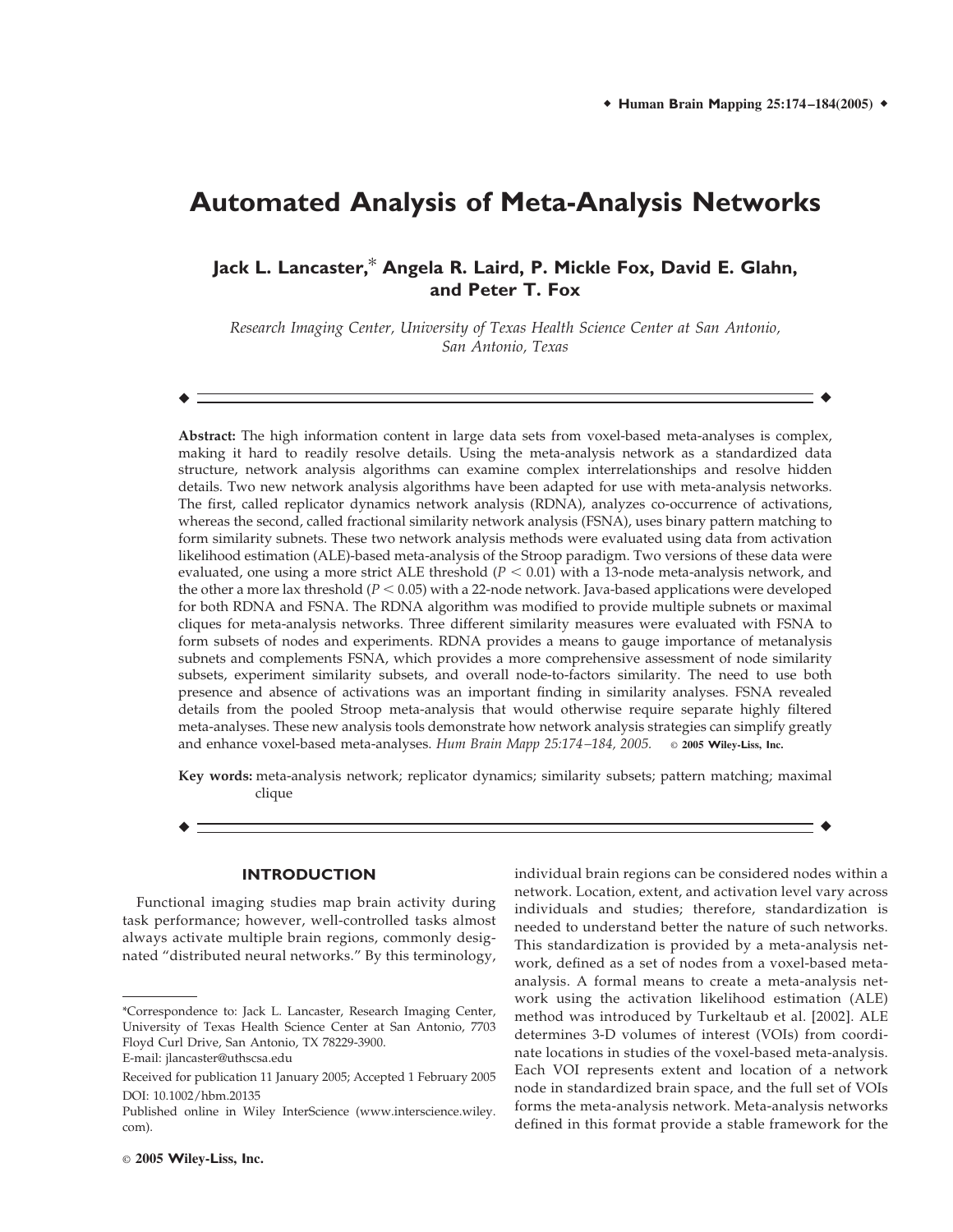

**Figure 1.**

Meta-analysis network experiment table and S1 type similarity matrices for experiments and nodes.

application of existing and development of novel network analysis algorithms.

Formal brain network analysis often has focused on bottom-up strategies [Bower et al., 1998] where networks evolve from neuron models. Top-down approaches, where network nodes and interconnectivity are deduced from spatial–functional relationships, are more appropriate for analysis of meta-analysis networks. Unfortunately, the large complex data sets associated with meta-analyses present an overwhelming task for researchers, leaving many relationships within the data undiscovered. Top-down network analysis strategies provide tools to filter quickly through such data sets and new ways to view relationships within these data. An exciting proposition is that these network analysis tools will reveal new relationships in meta-analysis networks. Several new meta-analysis network analysis methods and associated processing tools are reviewed in the present study.

A clique, which is a mutually connected subset of nodes, is an important structural feature used in characterizing networks [Pelillo et al., 1999]. In fact, the maximal clique, a clique not contained within another clique, has been used as the basis for comparing 3D molecular structures [Gardiner et al., 1998] and in particular for proteins [Samudrala and Moult, 1998]. Replicator dynamics [Bomze and Pelillo, 2000] can be used to determine a maximal weighted clique from arbitrary undirected and weighted network graphs. In this issue, Neumann et al. [2005] present a threshold version of replicator dynamics network analysis (RDNA) that determines a "dominant network" for a Stroop meta-analysis network. There are many algorithms yet to be explored for analyzing meta-analysis networks, and an especially attractive approach is based on classic pattern-matching techniques [Anderberg, 1973; Johnson and Wichern, 1988]. Subsets of similar nodes and experiments are the outcome of the new pattern-matching method called fractional similarity network analysis (FSNA). Unlike RDNA, which only finds a single subset of nodes, the FSNA pattern matching method leads to complete subsets of the data and mimics patternmatching activities that researchers use when carrying out meta-analyses. The structured approach provided by automated analysis of large complex data sets increases the likelihood of discovery of obscure patterns.

When multiple studies are pooled in a voxel-based ALE meta-analysis, not all regions (network nodes) are activated in each contributing study (e.g., see Table II in Turkeltaub et al. [2002] and Table VI in Laird et al. [2005a]). Although it is possible that the pattern of presences/absences is random, it is far more likely that occurrence patterns are meaningful, reflecting interpretable variations among the studies. Experimental variations reasonably expected to influence the reproducibility of activations and the specific patterns elicited include: differences in the experimental paradigm used (task and control states), the wording of the instructions to the subject, the amount of training given to subjects, the subject population (e.g., age, gender, handedness, educational level, task skill level, or other factors), the brain imaging modality used, the imaging field of view (i.e., if less than whole brain), the sample size of each study, and the statistical threshold applied in reporting activations. Consequently, tools for exploring occurrence patterns should be valuable for the neuroscientific and technical interpretation of voxel-based metaanalyses.

#### **Theory**

An experiment table (Fig. 1) is the starting point for both RDNA and FSNA. It summarizes presence (1) or absence (0) of nodes in each experiment for an ALE meta-analysis. Summing the values of 1 across rows in this table determines node incidence. In the table of Figure 1, node 3 has the highest incidence. Likewise, summing the values of 1 in columns shows that Experiments 1 and 5 had three nodes whereas other experiments had two nodes. Binary patterns from rows can be used to assess similarity between nodes; likewise, column binary patterns can be used to assess similarity between experiments. Similarity measures used in clustering algorithms for binary patterns are defined most often using binary matching as summarized in Table I [Johnson and Wichern, 1988]. The similarity measure that tabulates only 1–1 matches between binary patterns (*a* from Table I) is the basis for calculating the co-occurrence matrix used by RDNA, as only co-active nodes are considered relevant. Similarly, values for *b*, *c*, and *d* are sums for 0–1, 1–0, and 0–0 conditions between two binary patterns.

## *FSNA pattern analysis*

Three similarity coefficients (S1, S2, and S3) were selected to assess pattern similarity in meta-analysis networks by

**TABLE I. Binary matching**

|          | a          | h       | $a + b$         |
|----------|------------|---------|-----------------|
| $\theta$ | $\epsilon$ | d       | $c + d$         |
|          | $a + c$    | $b + d$ | $a + b + c + d$ |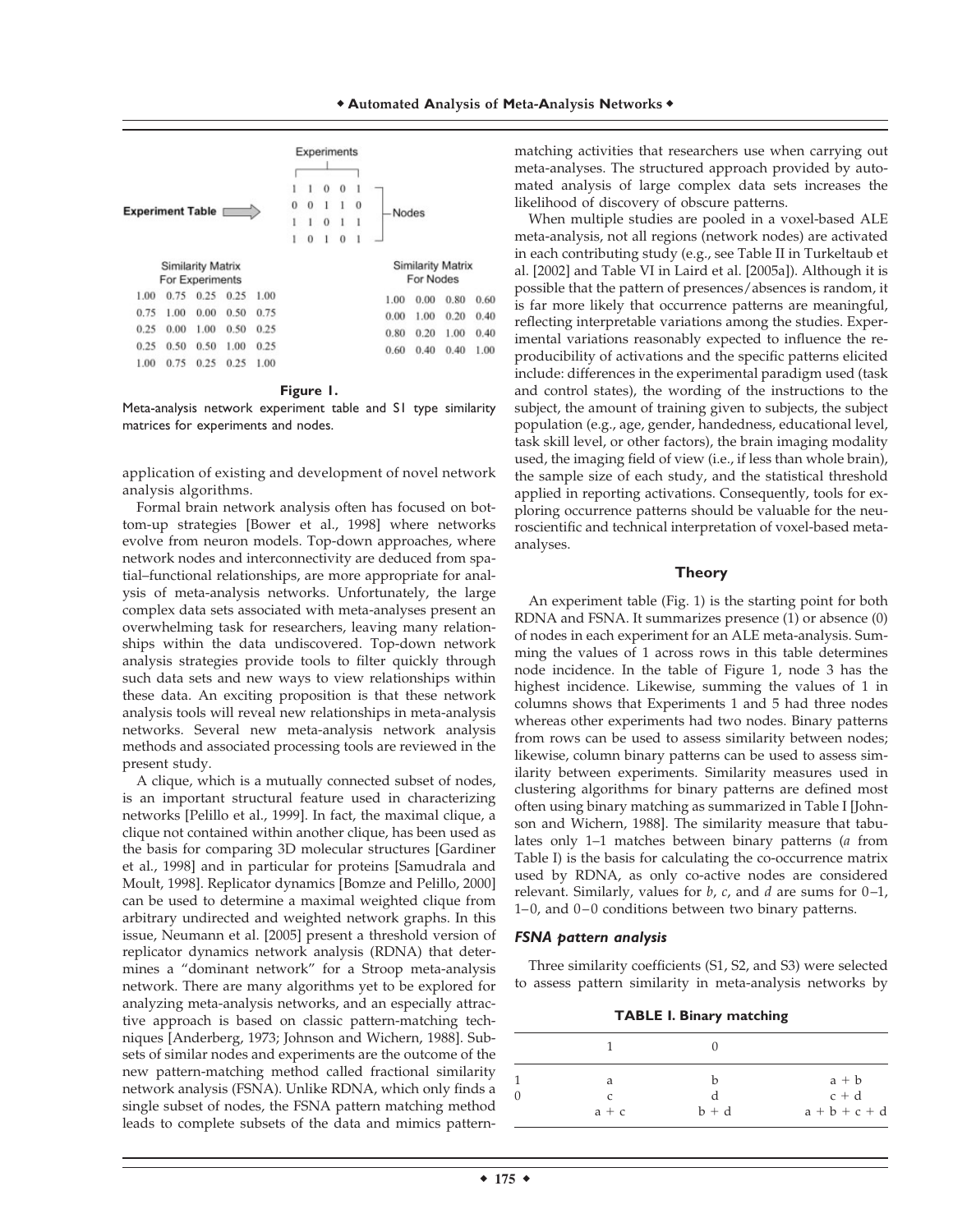FSNA. The first coefficient is the fraction of 1–1 and 0–0 matches between two patterns and is calculated as  $S1 = (a$  $+ d)/(a + b + c + d)$  from Table I. The denominator of this coefficient is the sum of experiments or nodes, depending on the pattern type being evaluated. This simple similarity coefficient is the most general and provides a baseline measure of similarity. The second similarity coefficient S2 is the fraction of 1–1 matches, treating 0–0 pairs as nonrelevant. It is calculated as  $S2 = a/(a + b + c)$ , and is also called the Jaccard similarity measure [Anderberg, 1973]. The third similarity coefficient S3 tabulates only 1–1 matches, as is done for the co-occurrence matrix. Its similarity fraction is calculated as  $S3 = a/(a + b + c + d)$ . S3 is also known as the Russel and Rao similarity measure or binary dot product [Anderberg, 1973]. Figure 1 illustrates matrices of S1 similarity coefficients that are naturally symmetric.

Numerous other similarity measures for binary patterns are possible, including Euclidean distance (D) and the Pearson's correlation coefficient (R). A common measure used for clustering of binary patterns is  $D^2 = b + c$  [Anderberg, 1973], but because it is a measure of dissimilarity we opted for S1. Pearson's correlation coefficient is more useful with continuous data although simple formulae are available for this calculation with binary patterns [Johnson and Wichern, 1988]. R is less versatile when compared to S1–S3 similarity measures, and it is not used often as the basis for binary valued clustering as needed for FSNA.

#### *FSNA subset clustering algorithm*

A hierarchical clustering algorithm forms subsets, each with members more similar to each other than to members of other subsets. The first step in the clustering algorithm is to form a subset of patterns with the highest similarity. Nonclustered patterns are evaluated similarly until all patterns are members of a subset. Matching is only allowed for fractional similarity greater than one-half in this example. In the experiment S1 similarity matrix of Figure 1, Experiments 1 and 5 have the highest similarity coefficient, so subset (1,5) is formed. The next highest similarity is between Experiment 2 and Experiments 1 and 5. Because Experiments 1 and 5 are in the same subset, Experiment 2 is appended as a new member forming subset (1,2,5). The next highest fractional similarity (0.5) is insufficient for clustering so Experiments 3 and 4 remain as isolated subsets, which completes the clustering. In this case, the clustering algorithm reduced the initial five experiments to three similarity subsets: (1,2,5), 3, and 4. Clustering using the node S1 similarity matrix in Figure 1 leads to two subsets of nodes (1,3,4) and 2. Using S2 similarity, the same clustering is seen for experiments, but nodes cluster as subsets (1,3), 2, and 4. Finally, S3-type similarity produces clustering similar to S2 for nodes but different for experiments as (1,5), 2, 3, and 4. This hierarchical clustering algorithm is bias free, with the number of subsets and membership determined by ranking of similarity coefficients and the clustering threshold. Similarity coefficients in this example were assumed to be distributed uniformly with a mean of 0.5. The clustering threshold of  $>0.5$  ensured that clustering was done with greater than chance similarity. Mean



**Figure 2.**

Examples of clique, maximal clique, and maximum clique for a simple network.

values for S1–S3 similarity coefficients of the larger patterns seen with meta-analysis data were naturally distributed more widely, requiring corresponding changes in cluster thresholds, described below.

#### *Maximal clique*

A clique is defined formally from a network's graph as a subset in which *all* nodes are mutually adjacent [Pelillo et al., 1999], i.e., every node is connected directly to every other node in the subset (Fig. 2). A maximal clique is one that is not contained in any other cliques. The maximum clique is the maximal clique with the largest number of nodes. As a practical example, a maximal clique within an ad hoc cellphone network is the set of cells that are actively communicating when providing phone service. This is important, as other cells must not interfere when cells of the maximal clique are active, and this requirement may hold for distributed neural networks. Maximal cliques have also been used as the basis for comparing 3-D molecular structures [Gardiner et al., 1998] and in particular for proteins [Samudrala and Moult, 1998]. Protein structure cliques are determined using graph-theory maximal clique algorithms and associated network graphs. With only associations between nodes, as is the case with meta-analysis networks, alternative methods based on replicator dynamics approach have been utilized to determine maximal weighted cliques [Bomze and Pelillo, 2000; Pelillo et al., 1999]. Replicator dynamics has also been used with functional magnetic resonance imaging (fMRI) data to find coherent subnets where each node is claimed to be "as close to as many other nodes as possible" [Lohmann and Bohn, 2002], with closeness (node similarity) defined using Spearman's rank correlation. Neumann et al. [2005] suggest that the maximal weighted clique for a meta-analysis network is the "dominant network" and will "likely play a critical role in an investigated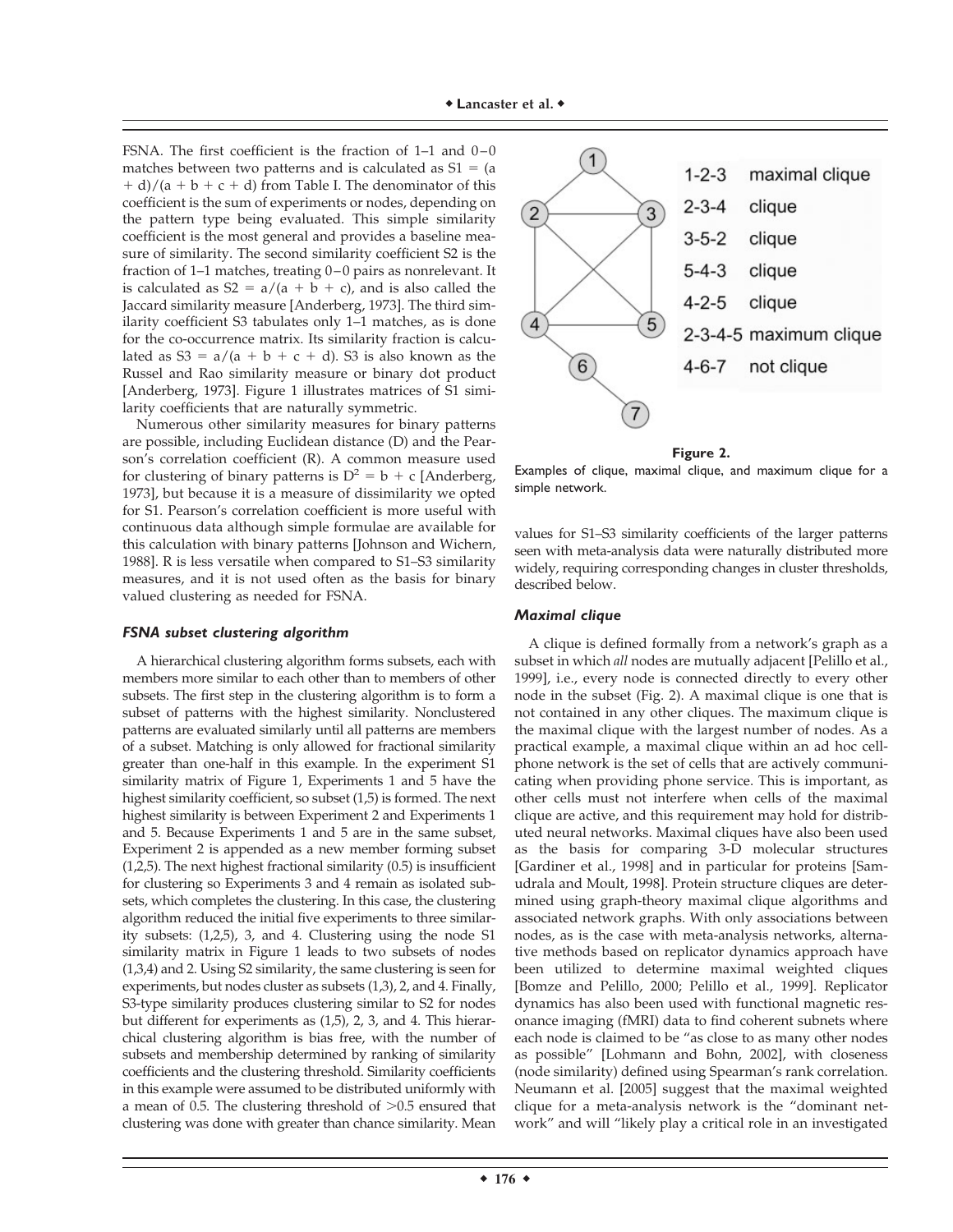|      | <b>I ADLE II. NOGE SUMMARY TOP DOGEG ALE-PUT STROOD META-ANALYSIS</b> |       |    |                      |                        |                            |                  |  |  |  |
|------|-----------------------------------------------------------------------|-------|----|----------------------|------------------------|----------------------------|------------------|--|--|--|
| Node | $\mathsf{X}$                                                          |       | z  | Experiments/<br>node | Volume<br>$\rm (mm^3)$ | Anatomical label           | Brodmann<br>area |  |  |  |
|      |                                                                       | 16    | 38 | 11                   | 4,288                  | R anterior cingulate       | 32               |  |  |  |
|      | $-44$                                                                 | 5     | 33 | 8                    | 1,680                  | L inferior frontal gyrus   | 9                |  |  |  |
| 3    | $-40$                                                                 | $-50$ | 44 |                      | 992                    | L inferior parietal lobule | 40               |  |  |  |
|      | $-42$                                                                 | 23    | 10 |                      | 744                    | L inferior frontal gyrus   | 13               |  |  |  |
| 5    | $-48$                                                                 | 9     | 11 |                      | 696                    | L inferior frontal gyrus   | 44               |  |  |  |
| h    | $-21$                                                                 | $-72$ | 36 |                      | 552                    | L precuneus                |                  |  |  |  |
|      | 46                                                                    | 9     | 28 |                      | 448                    | R inferior frontal gyrus   |                  |  |  |  |
| 8    | $-3$                                                                  | 38    | 25 |                      | 360                    | L anterior cingulate       | 32               |  |  |  |
| 9    | 36                                                                    | 12    |    |                      | 312                    | R insula                   | 13               |  |  |  |
| 10   | 20                                                                    | 48    | 23 |                      | 272                    | R superior frontal gyrus   | 10               |  |  |  |
| 11   | $-42$                                                                 | 30    | 31 |                      | 200                    | L mid frontal gyrus        | 9                |  |  |  |
| 12   | $-45$                                                                 | $-42$ | 36 |                      | 192                    | L supramarginal gyrus      | 40               |  |  |  |
| 13   | $-26$                                                                 | 22    | 5  |                      | 184                    | L insula (claustrum)       |                  |  |  |  |

! **Automated Analysis of Meta-Analysis Networks** !

**TABLE II. Node summary for pooled ALE-P01Stroop meta-analysis**

cognitive task." Because of the nonzero threshold of 1/n (n  $=$  number of elements in a pattern) used in determining clique membership with replicator dynamics [Lohmann and Bohn, 2002; Neumann et al., 2005] the result may be a subset of the maximal clique, although in many studies maximal cliques have been reported consistently [Bomze and Pelillo, 2000; Pelillo et al., 1999].

## **MATERIALS AND METHODS**

#### **Data**

Data for testing RDNA and FSNA were taken from the pooled Stroop ALE meta-analysis carried out by Laird et al.

[2005a,b], which used 205 foci from 19 experiments. Two subsets of this data were formed, one using a false discovery rate (FDR)-corrected ALE cluster threshold of  $P < 0.01$ (ALE-P01), which provided a meta-analysis network of 13 nodes or VOIs. The second dataset was created using ALE with a less restrictive FDR-corrected threshold of  $P < 0.05$ (ALE-P05) and resulted in a meta-analysis network of 22 nodes. Table II and Table III summarize node and experiment data for the ALE-P01 Stroop meta-analysis. Nodes were numbered according to volume. Talairach coordinates in Table II were used in conjunction with the Talairach Daemon [Lancaster et al., 2000] to determine anatomical labels. The only change was that Node 1 was designated

**TABLE III. Experiment summary for pooled ALE-P01 Stroop meta- analysis**

|                | Nodes/         |                |              | Response |                   | <b>Statistics</b> |                  | Subjects    |
|----------------|----------------|----------------|--------------|----------|-------------------|-------------------|------------------|-------------|
| Experiment     | experiment     | Author*        | Control type | type     | Modality          | Type              | $\boldsymbol{P}$ | (n)         |
| 1              |                | Taylor         | Neutral      | Verbal   | PET               | t, z              | < 0.001          | 10 < n < 20 |
| $\overline{2}$ | 2              | Carter, 1995   | Congruent    | Verbal   | PET               | t, z              | < 0.005          | 10 < n < 20 |
| 3              |                | Derbyshire     | Congruent    | Verbal   | PET               | t, z              | < 0.001          | <10         |
| 4              | $\overline{0}$ | Bench          | Neutral      | Verbal   | PET               | t, z              | < 0.05           | $<$ 10      |
| 5              | 5              | Leung          | Congruent    | Verbal   | ER fMRI           | t, z              | < 0.005          | 10 < n < 20 |
| 6              | 3              | Brown          | Combination  | Verbal   | <b>Block fMRI</b> | t, z              | < 0.05           | $<$ 10      |
| 7              | 8              | Peterson, 1999 | Congruent    | Verbal   | <b>Block fMRI</b> | t, z              | < 0.05           | >20         |
| 8              |                | Carter, 2000   | Congruent    | Verbal   | ER fMRI           | Other             | < 0.01           | 10 < n < 20 |
| 9              | $\overline{0}$ | MacDonald      | Congruent    | Verbal   | <b>Block fMRI</b> | Other             | < 0.005          | 10 < n < 20 |
| 10             | 4              | Banich         | Neutral      | Manual   | <b>Block fMRI</b> | Other             | < 0.05           | 10 < n < 20 |
| 11             | 5              | <b>Steel</b>   | Nonlexical   | Verbal   | <b>Block fMRI</b> | Other             | < 0.01           | $<$ 10      |
| 12             | 4              | Milham, 2001   | Neutral      | Manual   | ER fMRI           | t, z              | < 0.05           | 10 < n < 20 |
| 13             | 3              | Milham, 2002   | Combination  | Manual   | <b>Block fMRI</b> | Other             | < 0.0025         | 10 < n < 20 |
| 14             | 1              | Mead           | Congruent    | Manual   | <b>Block fMRI</b> | t, z              | < 0.05           | 10 < n < 20 |
| 15             | 2              | George         | Nonlexical   | Verbal   | <b>PET</b>        | t, z              | < 0.01           | >20         |
| 16             |                | Pardo          | Congruent    | Verbal   | PET               | t, z              | < 0.01           | <10         |
| 17             | 3              | Fan            | Congruent    | Manual   | ER fMRI           | t, z              | < 0.05           | 10 < n < 20 |
| 18             | 4              | Peterson, 2002 | Congruent    | Verbal   | ER fMRI           | t, z              | < 0.005          | 10 < n < 20 |
| 19             | 3              | Ruff           | Neutral      | Manual   | <b>Block fMRI</b> | t, z              | < 0.05           | 10 < n < 20 |

\* References are provided in Laird et al., 2005a.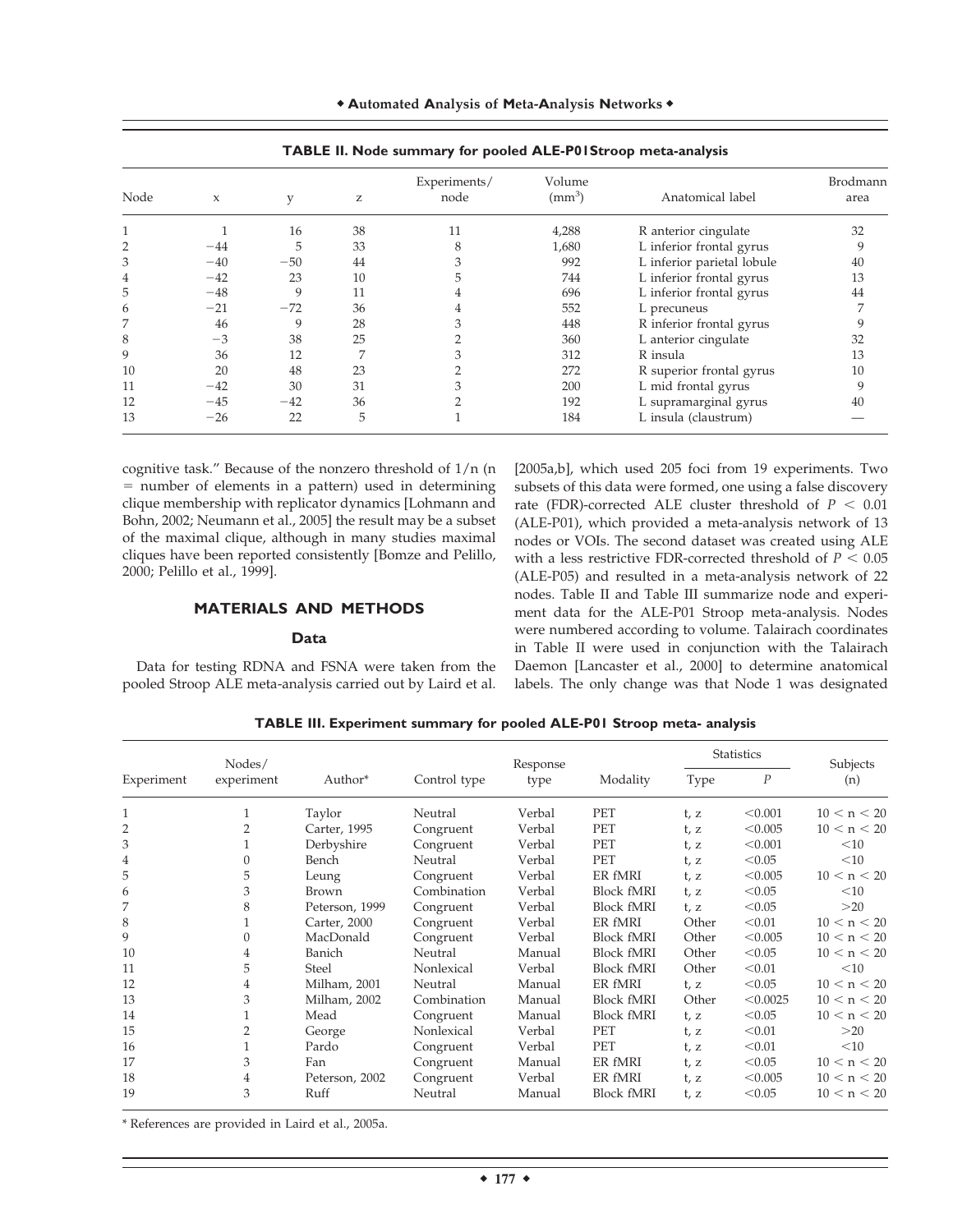anterior cingulate though its Talairach Daemon label was cingulate cortex.

# **RDNA**

Neumann et al. [2005] provide an excellent discussion of the methods involved in using replicator dynamics with an ALE meta-analysis, and we subsequently developed a Java application based on their methodology. ALE VOIs were formed using the method described by Laird et al. [2005b]. These VOIs are used to inspect coordinates from each experiment to determine the nodes that are active (1) and inactive (0). Results are tabulated and stored in an experiment table following the format in Table I. The experiment table is analyzed to formulate a matrix of co-occurrence values for each pair of nodes. From the co-occurrence matrix, RDNA determines a maximal clique for the meta-analysis network. Verification of the maximal clique algorithm in the RDNA application was done using the example experiment table and co-occurrence matrix from Neumann et al. [2005]. Although Neumann et al. [2005] reports only a single dominant network, Lohmann and Bohn [2002] described a method for determining additional networks using replicator dynamics that was applicable in fMRI data, not metaanalysis networks. RDNA software was modified so that multiple maximal cliques could be determined from a metaanalysis network. The algorithm assumes that the co-occurrence matrix is a summation of co-occurrences from subnetworks, each of which is a maximal clique. After the determination of the first maximal clique, its co-occurrences are subtracted from the co-occurrence matrix and the processing is repeated to find the next maximal clique. This recursive approach continues until no further maximal cliques can be determined. An important feature of RDNA is that the first maximal clique theoretically is the most important, with each subsequent clique having diminished importance.

#### **FSNA Threshold**

The mean S1 similarity coefficient  $(\sim 0.6)$  was much larger than were the S2 and S3 coefficients. The operational clustering threshold used for S1 similarity was 0.5 and clustering was always complete above a coefficient of 0.6. The S2 coefficient was slightly larger than the S3 coefficient was, but their average across all studies was very low  $(\sim 0.10)$ . The small similarity fractions for these measures resulted from the low incidence of active nodes reported in many of the Stroop experiments (Table II and III). The operational clustering threshold for S2 and S3 was set at zero. All clustering using S2 and S3 similarity was complete well above this threshold and slightly above the mean similarity coefficient (0.10). Our choice of threshold was to let the data naturally cluster above the threshold. In fact, we could have used a threshold of zero without any change in outcome, so we feel that this was a reasonable threshold strategy.

# **FSNA Clustering**

For the large node and experiment patterns, the clustering strategy was augmented using a voting paradigm where patterns with n highest similarity coefficients had n votes. Indices of the highest similarity coefficients indicated which pattern the votes were for. The pattern having the most votes was clustered first. A slightly different approach was preferred for node clustering, where node size determined voting order. During clustering, votes were tallied and the pattern (node or experiment) was moved to the subset receiving the most votes. If none of the votes were for members of subsets, then a new subset was formed to include the voting pattern and all those receiving votes. In cases of ties, additional votes were tallied using the next highest similarity coefficients. This clustering approach successfully formed clusters for all data evaluated.

# **FSNA Application**

A Java application similar to that for RDNA was developed for FSNA. Similarity measures for all pairs of patterns in the experiment table were organized into two matrices using this software, one tabulating similarity between experiments and the other similarity between nodes (Fig. 1). These similarity matrices are square and symmetric with dimension equal to the number of experiments or nodes. For the experiment similarity matrix in Figure 1, the similarity coefficient at row 2 and column 5 is 0.75. This is the S1 similarity coefficient comparing experiment binary patterns in columns 2 and 5 of the experiment table. Likewise the value in row 2 and column 4 in the node similarity matrix is 0.40. This is the S1 similarity coefficient comparing node binary patterns in rows 2 and 4 of the experiment table.

#### **Experiments**

Large experiment tables similar the one in Figure 1, derived from the 19 experiments of the pooled Stroop metaanalysis, were formulated for ALE-P01 and ALE-P05 data sets. Each experiment table was processed using RDNA to determine maximal cliques. Each experiment table was also processed using FSNA to determine node and experiment subsets. Similarity coefficient matrices similar to those in Figure 1 were generated using S1, S2, and S3 similarity coefficients. The FSNA clustering algorithm was applied to the similarity coefficient matrices to create similarity subsets.

#### **RESULTS**

#### **Node Clustering**

The stricter ALE-P01 threshold produced fewer nodes than did the ALE-P05 threshold (13 vs. 22) and this led to fewer subsets (Table IV). RDNA cliques in Table IV are ordered according to their number of occurrences (in parenthesis) and FSNA similarity subsets by average similarity. Not all cliques are tabulated as many were found (19 for ALE-P01 data and 38 for ALE-P05 data). S3 similarity failed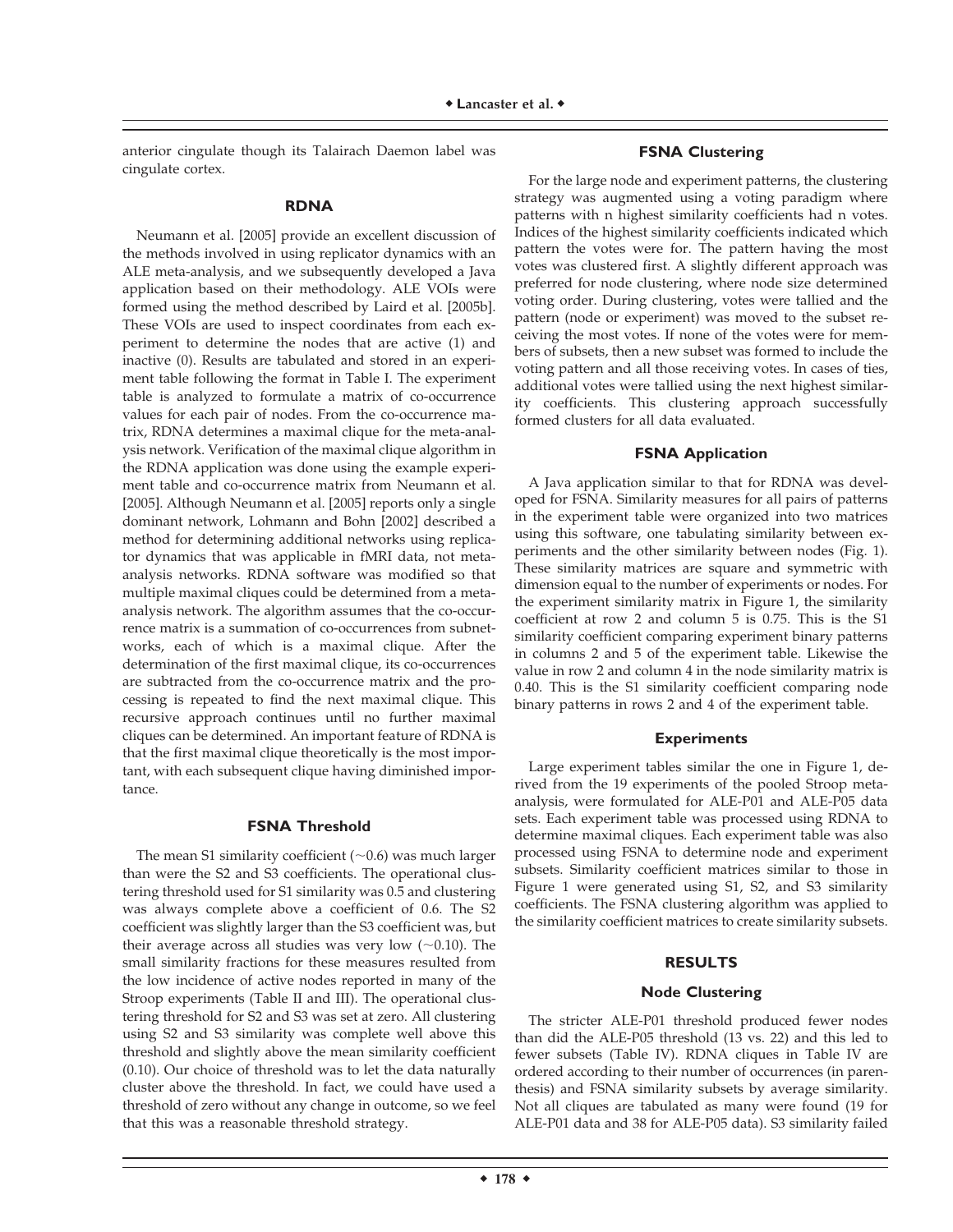| RDNA Maximal        |                | <b>FSNA</b>               |
|---------------------|----------------|---------------------------|
| cliques             | S1 similarity  | S <sub>2</sub> similarity |
| ALE-P01 (13 nodes)  |                |                           |
| 1,2(6)              | 3,6,10         | 3,6,10                    |
| 1,2,6,7,11(1)       | 4,5,8,9,12,13  | 7,11                      |
| 1,4,5(2)            | 1,2,7,11       | 8,13                      |
| 2,3,6(2)            |                | 1,2                       |
|                     |                | 4,5,9,12                  |
| $ALE-P05(22 nodes)$ |                |                           |
| $1,2,4,7,9$ (3)     | $8.13^{a,b}$   | 13 <sup>a,b</sup>         |
| $1,2,3,6$ (3)       | 1,2,7,11,19,21 | 11,19,21                  |
| 3,4,9,10(2)         | 20,22          | 20,22                     |
| 1,9,11,19,21(1)     | 17,18          | 4,8,9                     |
| 4,6,8,16(1)         | 15,16          | 3,10                      |
| 2,11,20,22 (1)      | 4,9            | 17,18                     |
|                     | 3,10           | 1,2,7                     |
|                     | 6,14           | 6,14,15,16                |

<sup>a</sup> No corresponding ALE-P01 node; right posterior cingulate, Brodmann area 23.

<sup>b</sup> No corresponding ALE-P01 node; right precuneus, Brodmann area 7.

to form multiple subsets for either ALE-P01 or ALE-P05 data.

#### *ALE-P01 data*

*RDNA.* For the ALE-P01 data, RDNA reported the first maximal clique as nodes (1,2), much smaller than the fivenode dominant network reported by Neumann et al. [2005]. Removal of occurrences from the high incidence (1,2) clique by RDNA led to a five-node maximal clique consistent with the five-node network reported by Neumann et al. [2005]. This second maximal clique (1,2,6,7,11) contained the (1,2) clique and therefore was considered more important in the ALE-P01 meta-analysis network. The additional nodes (6,7,11) in the second maximal clique were not just those of next highest incidence. Importantly, the second maximal clique  $(1,2,6,7,11)$  was more like the S1  $(1,2,7,11)$  and S2  $(1,2)(7,11)$  similarity subsets determined by FSNA. The  $(1,2)$ maximal clique was reported as the (1,2) S2 similarity subset and the  $(1,4,5)$  and  $(2,3,6)$  maximal cliques were found in separate S2 similarity subsets, indicating that smaller maximal cliques are more like S2 similarity subsets than like S1 subsets for this data. An obvious difference between RDNA and FSNA is that FSNA clusters nodes into mutually exclusive subsets whereas the maximal cliques of RDNA are subnets, which can share nodes. For example, the first four maximal cliques from RDNA include nodes 1 or 2 three times.

*FSNA.* The smallest similarity subset (3,6,10) was the same for both S1 and S2 similarity, with S2 subsets seen as subdivisions of S1 subsets. Grouping of two finer subdivisions such as (1,2) and (7,11) from S2 similarity leads to the  $(1,2,7,11)$  subset for S1 similarity. Interestingly the  $(3,6,10)$ , (4,5,8,9,12,13), and (1,2,7,11) S1 similarity subsets have very different spatial distributions (Fig. 3). The smallest subset (3,6,10; Fig. 3, green) has the greatest anterior–posterior (A–P) span whereas the largest subset (4,5,8,9,12,13; Fig. 3, violet) is mostly inferior to the other two subsets. Importantly, this spatial segregation came only from pattern matching because node location was not an explicit factor in the clustering algorithm. These subsets are special subnets of the meta-analysis network. As such, anterior and posterior rostral caudate zones rCZa (node 8) and rCZp (node 1) were naturally parcellated into different subnets, consistent with the somatotopic assignments reported by Laird et al. [2005a]. Inspection of Table VI shows that node 8 (rCZa) was reported most often in experiments using manual response with nonlexical or combined controls whereas node 1 (rCZp) was reported with similar incidence among control and response types, i.e., most involved with the paradigm. An additional level of parcellation of these nodes is seen in the S2 subsets where node 1 (rCZp) and node 2 (left inferior gyrus, Brodmann area [BA] 9) form an isolated subset (1,2). In this subset node 2 was most often reported in experiments using manual response (Table VI). In addition, node 8 (rCZp) and node 13 (insular cortex) form isolated subset (8,13). These nodes were most often reported in experiments using nonlexical or combination-type control and manual response (Table VI). Although not providing the level of detail as seen in Figure 6 in Laird et al. [2005a], these findings are important because they were obtained using pooled Stroop data without separate verbal and manual Stroop analyses.

# *ALE-P05 data*

The number and size of nodes increased for the ALE-P05 data and some nodes in the P05 data were made up of two nodes from the P01 data. This complicated the use of numbers to indicate results for the P05 data. P05-to-P01 number correspondence was found for all nodes but 5 and 12 of the 13-node P01 data. The additional nodes 14–22 of the ALE-P05 data had no corresponding nodes in the P01 data. ALE-P05 results in Table IV use equivalent P01 numbering for nodes 1–13.

*RDNA.* The first ALE-P05 maximal clique was substantially different from the first ALE-P01 maximal clique. However. it did contain three nodes common to the second ALE-P01 maximal clique, nodes 1, 2, and 7, and was consistent with the five-node dominant network reported by Neumann et al. [2005]. Beyond the first maximal clique, no clear relationship was seen with other ALE-P01 cliques.

*FSNA.* Changes in S1 and S2 subsets with changing ALE threshold were more predictable, with some changes seen as new nodes appended to existing subsets. For example, the (1,2,7,11) S1 subset from the ALE-P01 data falls within the (1,2,7,11,19,21) S1 subset of the ALE-P05 data. The additional node 19 (light blue, Fig. 3) seems to be a right side equivalent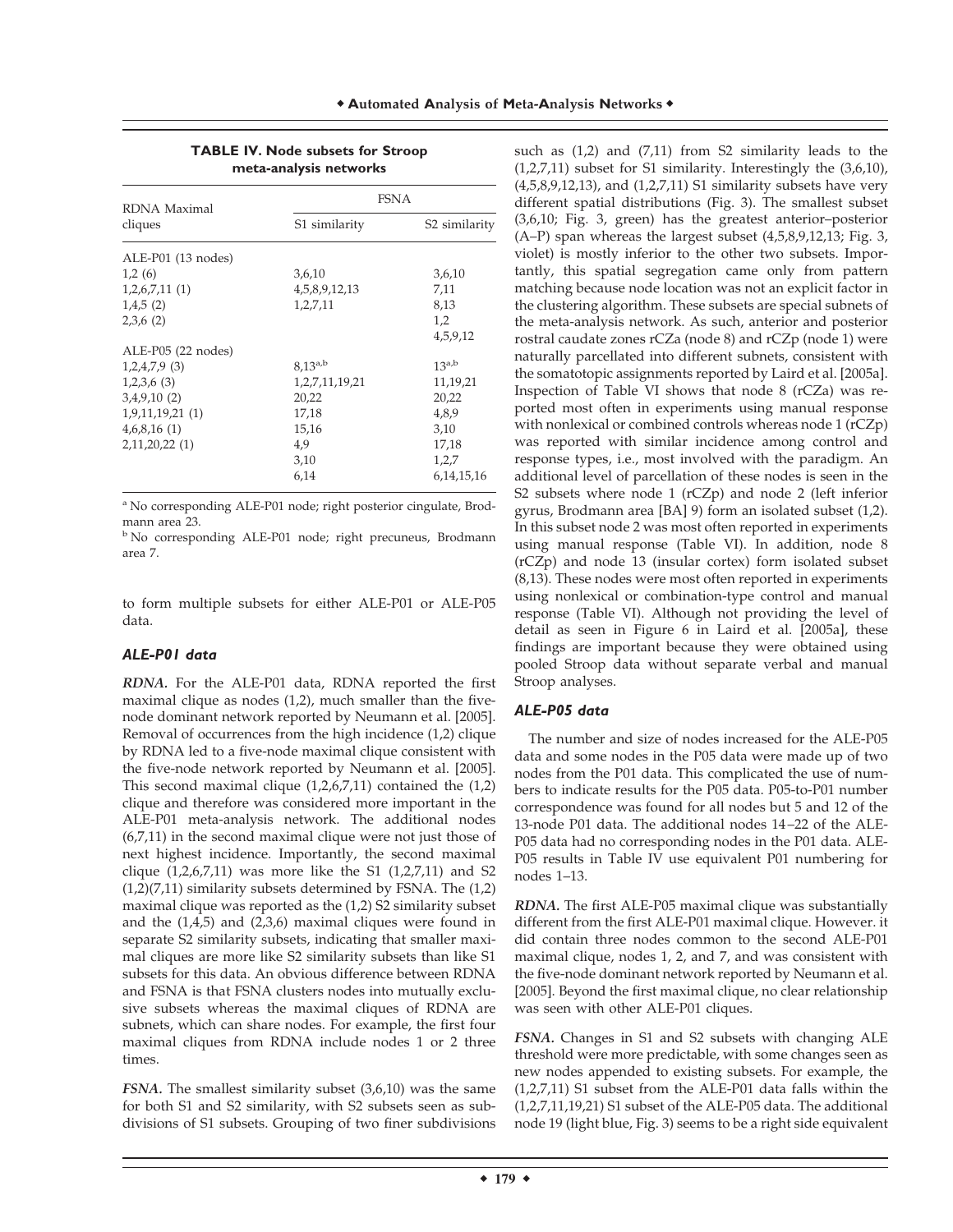

#### **Figure 3.**

Nodes for S1 similarity subsets are illustrated in standard views provided by BrainMap Search&View. The S1 similarity subset (1,2,7,11; dark blue) best matched maximal cliques. The largest S1 similarity subset (4,5,8,9,12,13; violet) consists of mostly left, infe-

of node 11, both in middle frontal gyrus and in BA9. The additional node 21 was in putamen. Other S1 subsets formed into various groups with the additional nodes 14–22. As seen with the ALE-P01 data, S1 subsets of the ALE-P05 data can be formed from combinations of its S2 subsets.

#### **Experiment Clustering**

As was seen with node clustering, FSNA S2 similarity produced more and generally smaller subsets than S1 similarity (Table V, column 1). Unlike that with node clustering,

rior, and anterior nodes, and the smallest S1 similarity subset (3,6,10; green) has the greatest A–P extent. Nodes are depicted graphically not according to their ALE volumes.

S2 experiment subsets do not seem to be subgroups of S1 subsets. Thresholds used for experiment clustering were the same as used for node clustering. Two experiments (4 and 9) did not appear in the S2 subsets because these experiments reported no activations within the ALE VOIs used in generating the experiment table, and were not relevant for S2 similarity.

A nice feature of binary similarity coefficients is that they can also be used to compare experiment subsets with experiment factors of interest. For the ALE P01 data, this compar-

|                           | Control   |         |            |       | Response |        | Modality |                   |         | Statistic |       |
|---------------------------|-----------|---------|------------|-------|----------|--------|----------|-------------------|---------|-----------|-------|
| Experiment subset         | Congruent | Neutral | Nonlexical | Combo | Verbal   | Manual | PET      | <b>Block fMRI</b> | ER fMRI | (t,z)     | Other |
| S1 Similarity             |           |         |            |       |          |        |          |                   |         |           |       |
| 3,5,6,8,13,16,19          | 0.526     | 0.474   | 0.526      | 0.737 | 0.474    | 0.526  | 0.526    | 0.526             | 0.579   | 0.421     | 0.579 |
| 1,2,4,9,11,14,15,17,18    | 0.526     | 0.474   | 0.632      | 0.421 | 0.579    | 0.421  | 0.632    | 0.0421            | 0.474   | 0.526     | 0.474 |
| 7,10,12                   | 0.421     | 0.789   | 0.737      | 0.737 | 0.263    | 0.737  | 0.526    | 0.632             | 0.684   | 0.316     | 0.684 |
| S <sub>2</sub> Similarity |           |         |            |       |          |        |          |                   |         |           |       |
| 3,8,16                    | 0.632     | 0.579   | 0.737      | 0.737 | 0.474    | 0.526  | 0.737    | 0.421             | 0.684   | 0.316     | 0.684 |
| 5, 13, 14, 19             | 0.474     | 0.632   | 0.684      | 0.789 | 0.211    | 0.789  | 0.474    | 0.684             | 0.632   | 0.368     | 0.632 |
| 2,7,10,12                 | 0.474     | 0.737   | 0.684      | 0.684 | 0.316    | 0.684  | 0.579    | 0.579             | 0.632   | 0.368     | 0.632 |
| 1,6,11,15,17,18           | 0.368     | 0.526   | 0.789      | 0.684 | 0.526    | 0.474  | 0.579    | 0.474             | 0.632   | 0.474     | 0.526 |

Boldface type indicates highest similarity by subset in each of the four profile categories.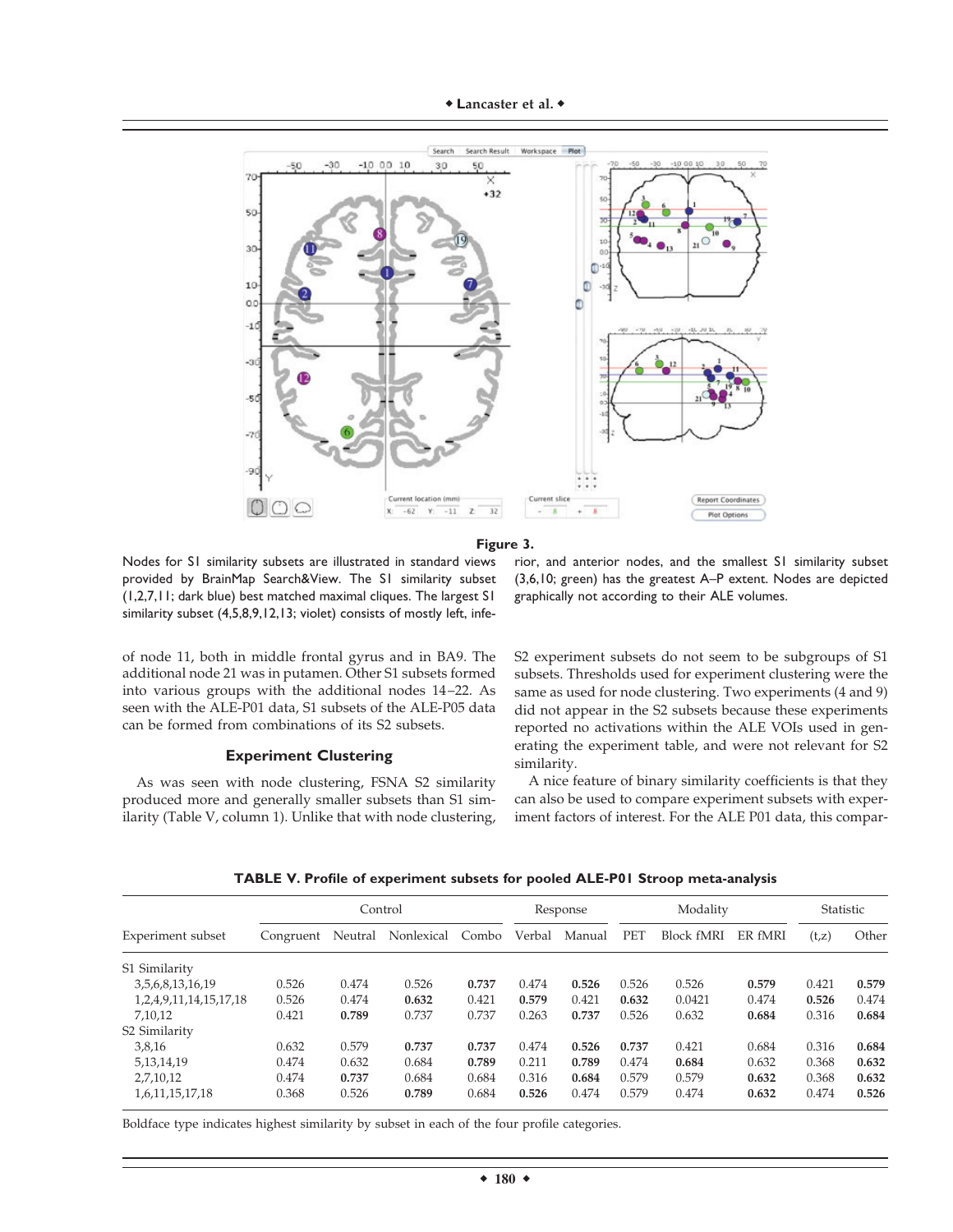|        |           | Response |            | P threshold |        |        | Group size (n) |         |         |       |             |       |
|--------|-----------|----------|------------|-------------|--------|--------|----------------|---------|---------|-------|-------------|-------|
| Node   | Congruent | Neutral  | Nonlexical | Combo       | Verbal | Manual | < 0.05         | < 0.005 | < 0.001 | >20   | 10 < n < 20 | <10   |
| 1      | 0.421     | 0.474    | 0.421      | 0.526       | 0.474  | 0.526  | 0.579          | 0.368   | 0.421   | 0.421 | 0.421       | 0.579 |
| 2      | 0.474     | 0.632    | 0.474      | 0.579       | 0.211  | 0.789  | 0.421          | 0.526   | 0.474   | 0.579 | 0.684       | 0.421 |
| 3      | 0.526     | 0.684    | 0.737      | 0.737       | 0.368  | 0.632  | 0.158          | 0.579   | 0.737   | 0.842 | 0.421       | 0.158 |
| 4      | 0.526     | 0.474    | 0.737      | 0.737       | 0.474  | 0.526  | 0.263          | 0.579   | 0.632   | 0.737 | 0.421       | 0.263 |
| 5      | 0.474     | 0.526    | 0.789      | 0.789       | 0.526  | 0.474  | 0.211          | 0.526   | 0.684   | 0.789 | 0.263       | 0.211 |
| 6      | 0.474     | 0.737    | 0.684      | 0.684       | 0.211  | 0.789  | 0.211          | 0.421   | 0.684   | 0.789 | 0.474       | 0.211 |
| 7      | 0.526     | 0.684    | 0.737      | 0.737       | 0.368  | 0.632  | 0.158          | 0.579   | 0.737   | 0.842 | 0.421       | 0.158 |
| 8      | 0.474     | 0.632    | 0.895      | 0.789       | 0.316  | 0.684  | 0.105          | 0.526   | 0.789   | 0.789 | 0.263       | 0.105 |
| 9      | 0.421     | 0.684    | 0.842      | 0.737       | 0.474  | 0.526  | 0.158          | 0.684   | 0.842   | 0.737 | 0.316       | 0.158 |
| 10     | 0.579     | 0.632    | 0.789      | 0.789       | 0.421  | 0.579  | 0.105          | 0.632   | 0.789   | 0.895 | 0.368       | 0.105 |
| 11     | 0.526     | 0.579    | 0.737      | 0.843       | 0.368  | 0.632  | 0.158          | 0.684   | 0.737   | 0.842 | 0.421       | 0.158 |
| 12     | 0.368     | 0.737    | 0.895      | 0.789       | 0.316  | 0.684  | 0.105          | 0.526   | 0.789   | 0.895 | 0.368       | 0.105 |
| 13     | 0.421     | 0.684    | 0.947      | 0.842       | 0.368  | 0.632  | 0.053          | 0.579   | 0.842   | 0.842 | 0.211       | 0.053 |
| Max    | 0.579     | 0.737    | 0.947      | 0.842       | 0.526  | 0.789  | 0.579          | 0.684   | 0.842   | 0.895 | 0.684       | 0.579 |
| Mean   | 0.478     | 0.628    | 0.745      | 0.737       | 0.377  | 0.623  | 0.207          | 0.555   | 0.704   | 0.769 | 0.389       | 0.207 |
| Median | 0.474     | 0.632    | 0.737      | 0.737       | 0.368  | 0.632  | 0.158          | 0.579   | 0.737   | 0.789 | 0.421       | 0.158 |
| Min    | 0.368     | 0.474    | 0.421      | 0.526       | 0.211  | 0.474  | 0.053          | 0.368   | 0.421   | 0.421 | 0.211       | 0.053 |

! **Automated Analysis of Meta-Analysis Networks** !

**TABLE VI. Profile of all nodes for pooled ALE-P01 Stroop meta-analysis**

Boldface type indicates highest similarity in each of the control and response subcategories. Mean values are also in boldface type.

ison was based on similarity between pairs of 19-element binary patterns, one for experiment subsets and one for experiment factors. Setting bit values to 1 for the experiments in the similarity subset and 0 otherwise forms a 19-element binary pattern for each experiment subset. A similar set of binary patterns can be formed for each experiment factor. Eleven experiment factors were grouped into four categories for the comparison (Table V). The largest similarity fractions provide an indication of which factor in each category best relates to each experiment subset. Paired (control, response) profiles, based on largest response similarity, were either (neutral, manual), (nonlexical, verbal), or (combination, verbal). The (nonlexical, verbal) S1 similarity profile favored positron emission tomography (PET) as the modality and *t*, z as the statistic, and the other two S1 profiles favored event-related (ER) fMRI as the modality and a statistical approach other than *t*, z. These findings generally were consistent with visual inspection of the experiment summary in Table III. S2 similarity often had conflicts with the S1 similarity analysis and therefore was not considered appropriate for experiment analysis. This conflict seems mediated by the fact that S2 similarity does not consider absence as relevant.

A comprehensive node-to-experiment profile can be calculated using all nodes from the pooled ALE-P01 data. For this profile study, 19-element experiment patterns for each node from the experiment table are compared to 19-element experiment factor patterns. As such, this profile does not depend on clustering by either RDNA or FSNA. Similarity between nodes and experiment factors is then measured using the S1 similarity coefficient.

A review of Table VI shows the highest mean similarity for control type was for experiments using nonlexical and

combination controls. This was followed by neutral and finally by congruent, which had the lowest relationship across nodes. These observations are consistent with the claim that nonlexical and combination controls are preferred over the congruent control, due to the higher attentional requirements of the congruent condition [Milham et al., 2002].

Experiments using manual response had the highest similarity with node 2 (left inferior frontal gyrus, BA9) and node 6 (left precuneus, BA7). Experiments using verbal response had the highest similarity with node 5 (left inferior frontal gyrus, BA44). These response-to-node relationships, based only on ranking of similarity coefficients from the pooled Stroop meta-analysis data, are consistent with findings from the more detailed verbal and manual Stroop meta-analyses reported in Table V of Laird et al. [2005a].

Several additional factors were included in the Table VI profile to determine *P* value and group size effects. Mean similarity across nodes increased as the experiment *P* value changed from the all  $P < 0.05$  to the all  $P < 0.001$ . This was anticipated because the largest variety of experiments (19) were included in the all  $P < 0.05$ . The all  $P < 0.005$  included 11 experiments, whereas the all  $P < 0.001$  had only two experiments. The two experiments in this latter group (Experiments 1 and 3) were indeed similar across tested factors, differing only by control type (Table III). A strong groupsize effect was seen, with the largest group studies ( $n > 20$ subjects) showing the highest indices of similarity and with similarity diminishing with diminishing group size. This finding is consistent with the assumption that studies with larger numbers of subjects replicate better than do smaller group subject studies.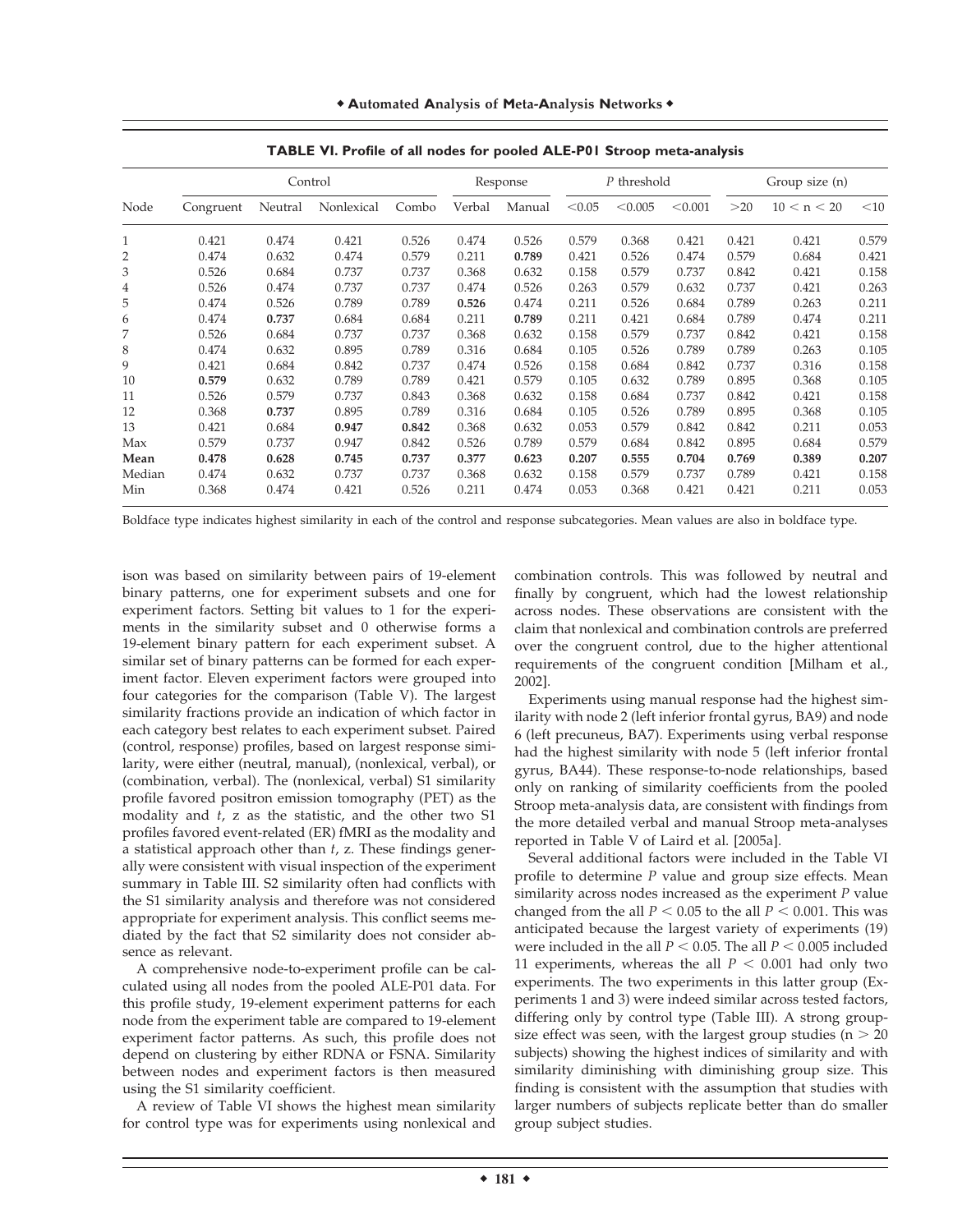# **DISCUSSION**

# **RDNA**

The replicator dynamics method for determining a maximal clique was extended to find additional cliques for metaanalysis networks. The importance of this capability was seen for the ALE-P01 data where RDNA determined a twonode first maximal clique (1,2) (Table IV). This two-node outcome could have easily been predicted from Table II where nodes 1 and 2 are seen to have significantly higher incidences. If replicator dynamics only report this maximal clique, little would be gained from the analysis. The second maximal clique from the ALE-P01 data was similar to the first maximal clique from the ALE-P05 data, and both were consistent with the dominant network reported by Neumann et al. [2005], who used an ALE-P05 type threshold but differing numbers of experiments and nodes. This finding shows that important cliques exist in a meta-analysis network and can be found beyond the first using the recursive algorithm of RDNA. Determination of the first maximal clique by RDNA in the ALE-P05 data benefited from having more and larger nodes. This was due partly to the more uniform distribution of node incidence, where the dispersion in node incidence (relative standard deviation) in the first six nodes dropped from 0.52 for ALE-P01 data to 0.35 for ALE-P05 data.

The node weights [Neumann et al., 2005] assigned by replicator dynamics to the (1,2) maximal clique summed to 0.944 rather than to the target value of 1.000. We noted that nodes 6, 7, and 11 accounted for almost all of the residual weight (0.0549), but that each node weight was too small to be clustered with the first maximal clique using the clustering threshold of  $1/n = 1/13 = 0.077$ . The summed weights of the other three ALE-P01 cliques in Table IV were all greater than 0.99. If the node-clustering strategy had been to add moderate-weight nodes to the clique until the summed weight exceeded 0.99, then the first maximal clique for the PO1 data would have been (1,2,6,7,11) rather than (1,2). This strategy seems reasonable because node weights beyond the additional three were several orders of magnitude smaller. Because there were more nodes in the ALE-P05 data, the clustering threshold was smaller  $(1/22 = 0.045)$ , and this was partly responsible for more nodes in the first maximal clique in that data. The above-suggested node-clustering strategy should avoid the problem mentioned in the theory section, that a clique determined using a 1/n threshold might be a subset of the maximal clique. The proposed summed node-weight approach has not yet been evaluated, but this clustering method will be added to the RDNA software and testing carried out to determine its capabilities.

Although the significance of additional cliques is not clear in this study, it is believed that important network information can be found among those cliques. Maximal cliques are determined by maximizing co-occurrence [Neumann et al., 2005], and this is reflected by the order in which they are determined by RDNA. Dominance within the overall network structure therefore is expected to follow maximal

clique order, and this is useful information that is not provided by FSNA.

#### **FSNA**

In the context of analyzing a single study, failure to find activation is usually regarded as noninformative. In a metaanalytic setting, the hierarchical structure of the observation model, induced by having many studies, renders informative the frequency of not reporting activations. This information is exploited by the S1 similarity measure and ignored in the S3 measure. Of the three similarity coefficients evaluated, S1 provided the greatest utility in analysis of metaanalysis networks. It was used to formulate node subsets (Table IV), experiment subsets (Table V), and node-to-experiment profiles (Table VI). The Jaccard or S2 similarity was intermediate in binary pattern-matching capability as it retained 1–0 and 0–1 mismatches in its formula. S2 similarity provided finer subdivisions of the S1 similarity node subsets, which add to the attractiveness the FSNA networkprocessing tool. It was not seen to be useful in the analysis of experiment subsets. The S3 similarity coefficient failed to form multiple node or experiment subsets for data from the Stroop meta-analysis. S3 similarity ignores the 1–0, 0–1, and 0–0 binary pairs when carrying out pattern analysis and therefore led to the smallest similarity coefficients. The high incidence of nodes 1 and 2 dominated S3 similarity, causing all other nodes to be maximally associated with these two nodes, masking other associations, and leading to a single subset. S3 similarity coefficients therefore were not deemed appropriate for forming subsets of nodes or experiments; however, co-occurrence, which is linearly related to the S3 similarity coefficient, was well suited for analysis by RDNA.

Unlike RDNA, FSNA performed well with both ALE threshold data sets. Because we only detailed APE-P01 data in tables, explanation of FSNA results focused on that data. An important result was that several key node relationships, only seen using separate verbal and manual ALE Stroop meta-analyses [Laird et al., 2005a], were found using just the pooled data from the ALE-P01 Stroop meta-analysis. Achievement of this level of detail without extensive reanalysis is a very attractive feature of FSNA. The ability of FSNA to form subsets of experiments distinguishes it from RDNA, which was designed for network node analysis only. The information in profile tables such as Table V provide the researcher a means to rapidly review factors that best relate to the naturally determined experiment subsets. The S1 similarity of FSNA was also used to form the overall ALE node profile as seen in Table VI. The large feature set provided by FSNA make it a very attractive new tool for automated analysis of meta-analysis networks.

## **Meta-Analysis Networks**

ALE determines a collection of brain VOIs that form a meta-analysis network, and RDNA and FSNA enhance this data with special subsets. However, these analysis tools do not provide details of internodal connectivity. For example, in a coherently activated three-node network there are four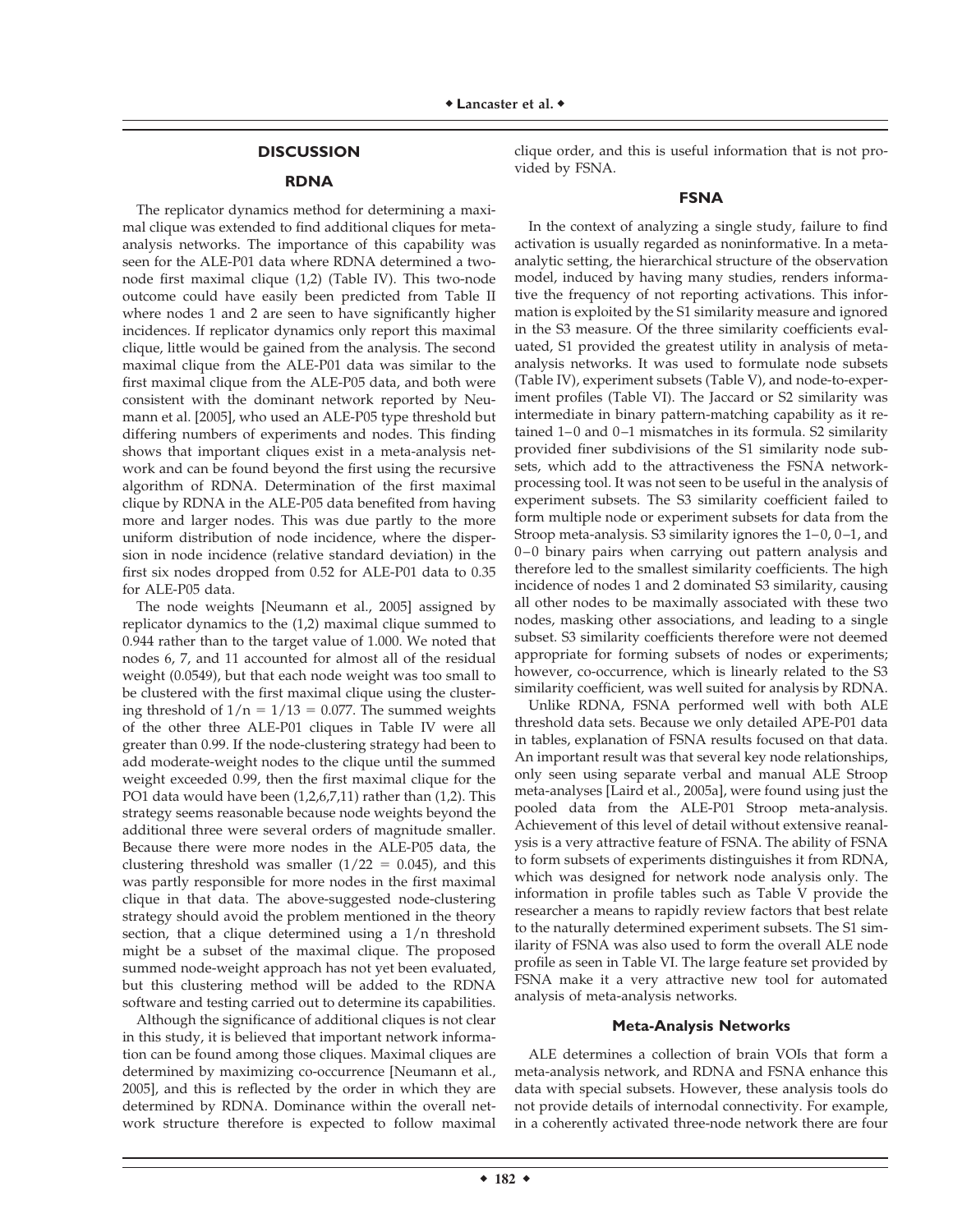

Four possible internodal configurations of a coherently activated 3-node network.

possible node-link configurations, one a maximal clique (lower right, Fig. 4). The co-occurrence matrix, which serves as the basis for RDNA, has the ability to encode these four configurations. Co-occurrence values derived from a metaanalysis network experiment table will encode a three-node clique regardless of the node-link configuration. The problem reported by Lohmann and Bohn [2002] with the other three node-link configurations is avoided because the cooccurrence network cannot encode them. Not surprisingly, RDNA returns (1,2,3) as the maximal clique for this network. The point is that all co-active nodes in a meta-analysis network are cliques. We expanded on this point by assuming that the co-occurrence matrix for a meta-analysis network is a summation of co-occurrences from its constituent cliques. This is the basis for the recursive algorithm used by RDNA to determine multiple cliques in a meta-analysis network.

The inability to encode connectivity becomes more serious as the number of nodes in a network increases. In the context of functional imaging studies, coherently activated nodes are active within the image acquisition time interval, and the order or duration of activations is not known. Event-related potential (ERP) experiments with temporal resolution sufficient to determine the sequence of activated nodes could be helpful in resolving node-link configurations. In addition, the ability of TMS to temporarily disable network nodes and observe the remainder of the network could be helpful for resolving node-link configuration. With this additional information, the co-occurrence matrix could be formulated more accurately and perhaps more meaningful subnetworks determined.

In functional imaging studies, experiments are defined based on control and test conditions and response type. Statistical parametric images are formed to investigate the system-level network differences between fixed control and varying test conditions. A different contrast strategy was seen for Stroop functional imaging studies, where the incongruent test condition was contrasted with either neutral, congruent, nonlexical, or a mixture of control conditions, i.e., the control condition was varied rather than the test condition. The former approach investigates distributed neural networks relative to a fixed control state, whereas the latter approach investigates networks relative to a fixed test state. These differences should be emphasized when reporting findings. Moreover, for Stroop meta-analysis two response types of were seen: verbal and manual; therefore, there were eight possible network configurations (four controls  $\times$  two responses) for the Stroop meta-analysis. The S1 similarity profile by experiments (Table V) indicated three dominant groupings of control–response profiles for the ALE-P01: (neutral, manual), (nonlexical, verbal), and (combination, verbal) simplifying organization of findings.

## **Meta-Analytic Functional Connectivity and Beyond**

Functional connectivity is a statistical dependency between responses in one part of the brain and another. Usually, this dependency is assessed in terms of within-subject correlations, but occasionally these dependencies are determined from correlations over subjects within a study. The co-occurrence of activations among nodes of a meta-analytic network harnesses exactly the same statistical dependency to infer functional connectivity among the nodes using correlations or similarities over studies. In this sense, the metaanalysis networks are linked conceptually to the functional connectivity networks defined at a study and subject level. In the context of meta-analysis networks, the source of variation inducing these dependencies are subtle changes in experimental design that can be characterized in terms of the statistical dependencies over experiments.

Although automated analysis tools for meta-analysis networks are useful to determine network subsets that associate with contrasted conditions, they do not assess node activation levels or strength of internodal links. These tools provide an excellent framework for analysis of internodal interactions using other processing strategies such as structural equation modeling [Horowitz et al., 1999; McIntosh et al., 1994] and dynamic causal modeling [Friston et al., 2003].

#### **CONCLUSIONS**

Findings of the Stroop meta-analysis using RDNA and FSNA generally were consistent with those obtained manually. RDNA provides a means to assess relative activity of networks, which helps to gauge the importance of network findings by both RDNA and FSNA. FSNA revealed details within the pooled meta-analysis data that required multiple highly filtered meta-analysis data sets when processed manually. S1- and S2-type similarity together provide a hierarchical view of node associations. S3-type similarity failed to form multiple subsets and was judged unsatisfactory. FSNA provides a more comprehensive meta-analysis assessment than RDNA does, with tables for node similarity subsets, experiment similarity subsets, and overall node-to-factors similarity.

#### **REFERENCES**

Anderberg MR (1973): Cluster analysis for applications. New York: Academic Press.